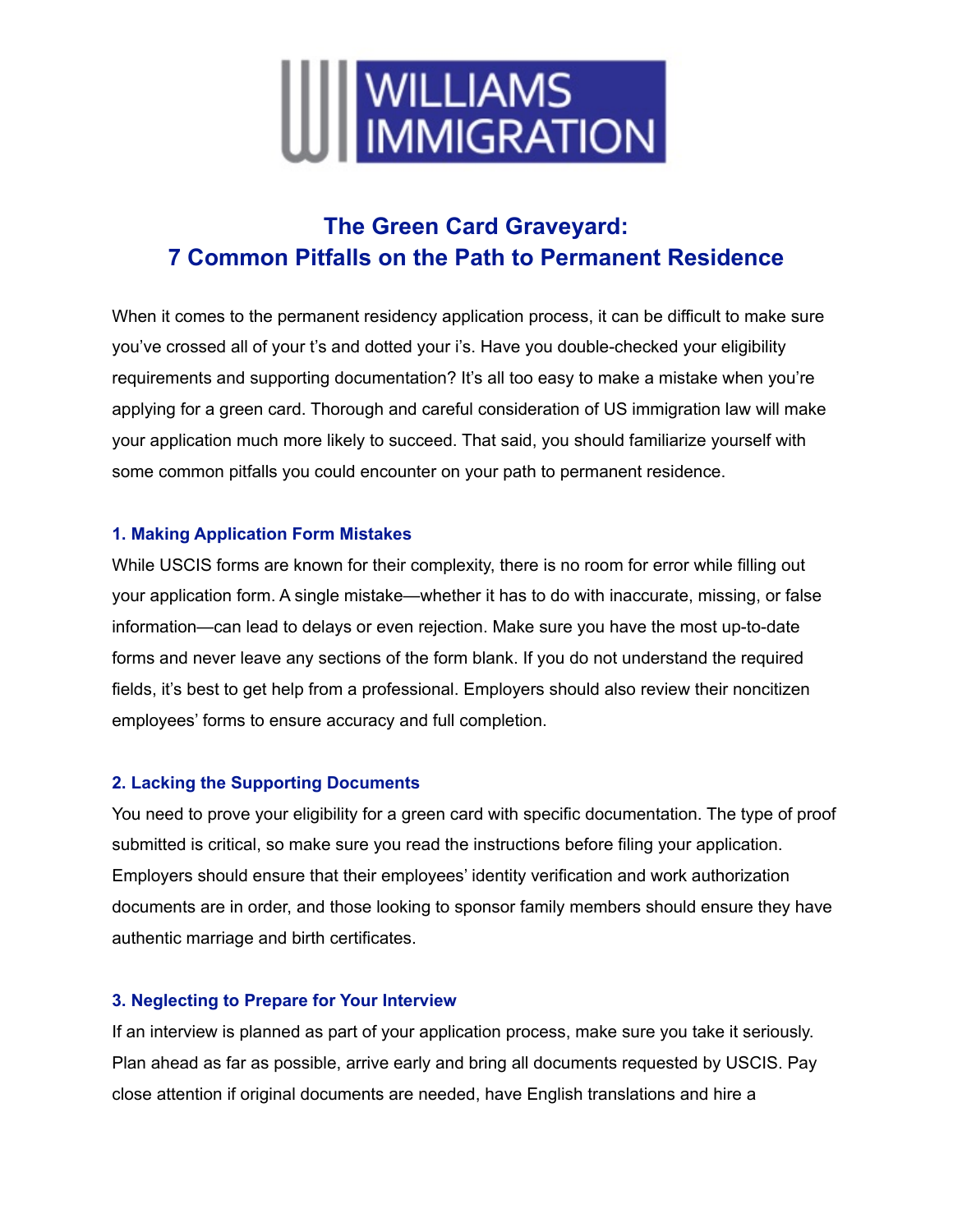professional translator if necessary. Even if you are telling the truth, lack of preparation could make your case look unconvincing to the government officer conducting the interview.

#### **4. Failing to Disclose Your Criminal Record**

While a criminal record does not immediately disqualify you for a green card, it can lower your chances. You're much more likely to be rejected if you lie about your arrest history and criminal record—in fact, you can even be accused of immigration fraud. When the government orders a biometrics appointment and runs a criminal background check, they will know the extent of your criminal history. There is no reason to falsify or leave out any such information. If you are concerned about your criminal record, you should consult with an experienced attorney.

#### **5. Forgetting the Affidavit of Support**

The affidavit of support is crucial to the application process. If your family member is sponsoring you, the government needs to ensure that your family member can support you financially. The family member needs to meet the financial requirements outlined by the affidavit of support. Officials will check tax returns, W-2s, IRS transcripts, and employer verification letters. Do not take this part of the process lightly, because it is needed to prove whether your family member can meet the requirements.

#### **6. Misunderstanding Your Current Immigration Status**

If you entered the US without permission you are considered "out of status". Being "out of status" can also happen when you enter lawfully and remain past the time allotted. The permanent residency process will differ depending on your status. If you entered legally, you will likely attend any interviews in the US (as opposed to your home country), and you can seek adjustment of status. Otherwise, you may need to look into waivers and special programs. Obtaining a green card when you are in the USA out of status can be much harder than if you have lawful status.

#### **7. Entering Into a Sham/Fake Marriage**

USCIS is always on the lookout for people who enter into fraudulent marriages for green card purposes. If you attempt a fraudulent marriage both spouses can be fined and/or sentenced to